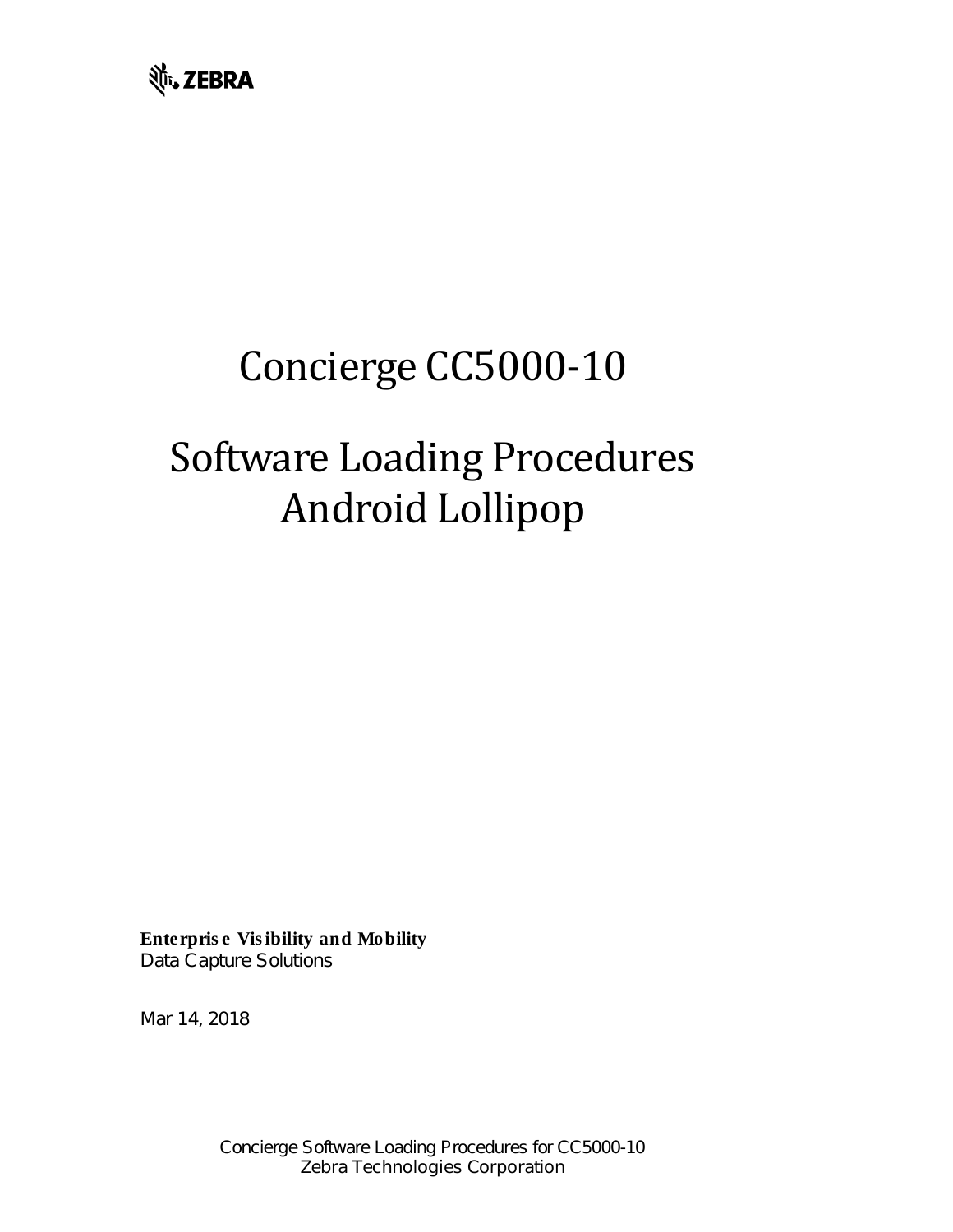

### **1 Copyright**

This document contains proprietary and confidential information which is the property of Zebra Technologies Corporation and is furnished for the sole purpose of the operation and maintenance of Zebra Technologies products. No part of this publication is to be used for any other purpose or to be reproduced, copied, disclosed, transmitted, stored in a retrieval system or translated into any human or computer language in any form, by any means, in whole or in part, without the express written consent of Zebra Technologies.

Except as otherwise may be explicitly agreed to in writing, Zebra Technologies makes no representation that equipment, software programs and practices described herein will not infringe on existing or future patent rights, copyrights, trademarks, trade secrets or other proprietary rights of third parties. The descriptions contained herein do not imply the granting of license to make, use sell, license or otherwise transfer Zebra Technologies products described herein. Zebra Technologies disclaims responsibilities for errors which may appear in this document, and it reserves the right, in its sole discretion and without notice, to make subscriptions and modifications in the products and practices described in this document.

© 2017 Zebra Technologies Corporation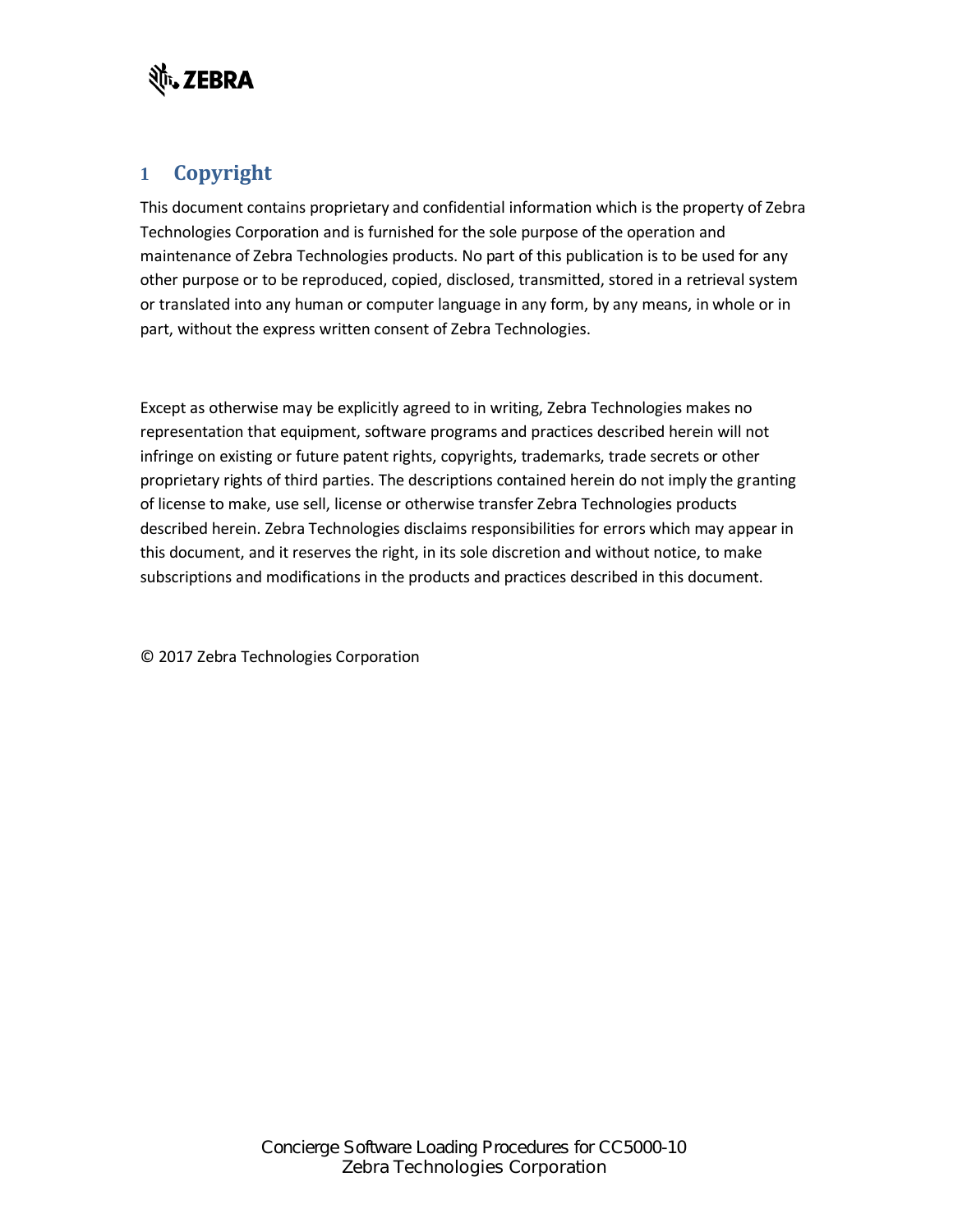# **並、ZEBRA**

#### **2 Scope**

This document covers the procedures for loading the Concierge Android Lollipop software to the CC5000-10.

### **3 Supported Hardware Configurations**

 $\Box$  CC5000-10

## **4 Verification of Hardware**

Ensure that the hardware being used is a released unit with a serial number and other regulatory labels in place. Questions may be addressed to Zebra Technologies Tier One Support team (800-653-5350).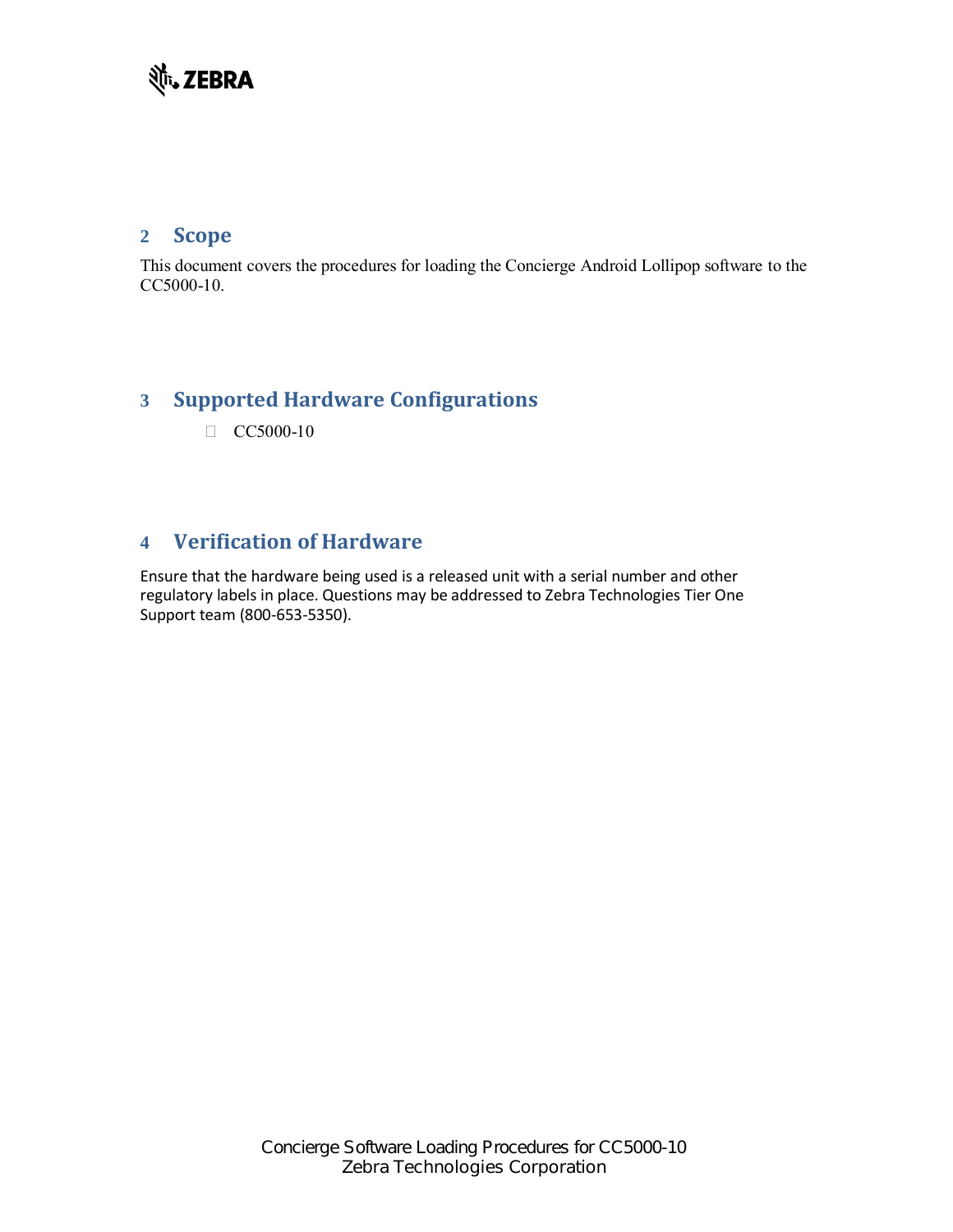# र्शेष्**, ZEBRA**

# <span id="page-3-0"></span>**5 Upgrading from Lollipop to another version of Lollipop**

## 5.1 Installing the Lollipop OTA package using Recovery Mode

- 1. Load an SD Card onto a standard computer.
- 2. Format the SD Card as FAT32
- 3. Copy the **FullPackageUpdate-2.0.2.xx.zip** OTA file to the SD Card.
- 4. Remove the SD Card from the PC, and Insert it into SD Card slot in the back of the CC5000-10



device.

- 5. Remove power from the device.
- 6. Re-apply power while holding the '2' button in the back of the device. Keep the button pressed until the recovery screen appears.
- 7. Once the Recovery Screen appears, Used the '1' button to scroll through the options and select "Apply Update from SD Card"
- 8. The contents of the SD card will be displayed. Select the desired file.
- 9. Wait for the updating process to complete until the message "Update complete" is displayed.
- 10. Reboot the device once the update process has been completed, either by selecting the 'Reboot' option from the list or by cycling power to the device.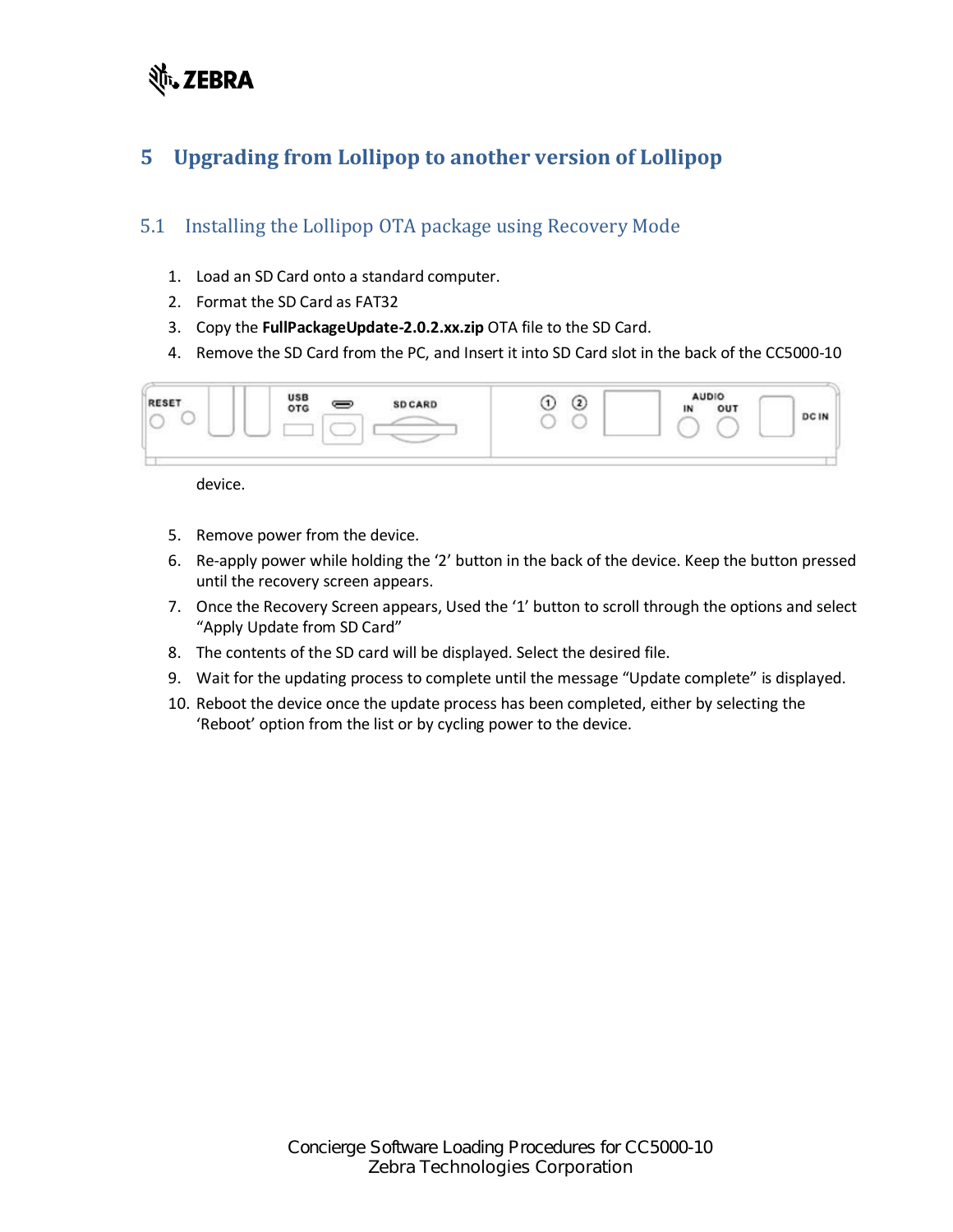

# **6 Upgrading from Jellybean to Lollipop**

The software upgrade package from Jellybean to Lollipop is only available to transition from any version of Jellybean to Lollipop version 2.0.2.7. Upgrading to a later verision should be done using an additional step of upgrading from 2.0.2.7 to the latest Lollipop version using the instructions listed in sectio[n 5.](#page-3-0)

Upgrading from Jellybean to Lollipop can be done either by the standard manual process, or by pushing the MDZ package to a known location using an MDM or the ADB interface.

#### 6.1 Upgrading Jellybean to Lollipop (manual)

1. Copy the *cc5000-10-2.0.2.7-jb2lp.mdz* file to an SD Card or USB drive.

#### *Note: there must be only one MDZ file and it must be in the root folder of the USB/SD card*

- 2. Apply power to the device.
- 3. Login into the Admin mode
	- a. Long-press in the lower-right-hand corner (on the Zebra logo) until the PIN code entry box comes up.
	- b. Enter the Admin PIN code (default is 5678).
- 4. Touch the clock display in the lower right-hand corner.
- 5. Select Settings.
- 6. Scroll down and select About device and read the Build number.
	- a. If the first portion of the Build number reads 01.1.0.x or higher, select **System Update** and proceed to Step 10.
	- b. Otherwise, continue to Step 6.
- 7. Touch the clock display in the lower right-hand corner.
- 8. Select the Application Configuration menu option.
- 9. Select the System Update application.
- 10. Insert a USB drive or an SD card containing update package.
- 11. Click the "Apply" button.
	- Note: If 'No Storage media found' is displayed, do the following:
		- a. Go Back to Settings > Storage
		- b. Scroll down to "USB STORAGE"
		- c. Click on Mount SD card
		- d. Go back to System Update, and click Apply.
- 12. Wait until the update process is complete (the device will reboot itself and 'Management update complete' message will be displayed).
- 13. Confirm a successful installation by verifying the build id:
	- a. Select "Settings"
	- b. Select "About table"
	- c. Build number should be one of the following

User build: 2.0.*x*.*x*-4AL11-*MMDDYY* release keys Debug build: 92.0.*x*.*x*-4AL11-*MMDDYY* test keys

#### 6.2 Upgrading Jellybean to Lollipop (remote)